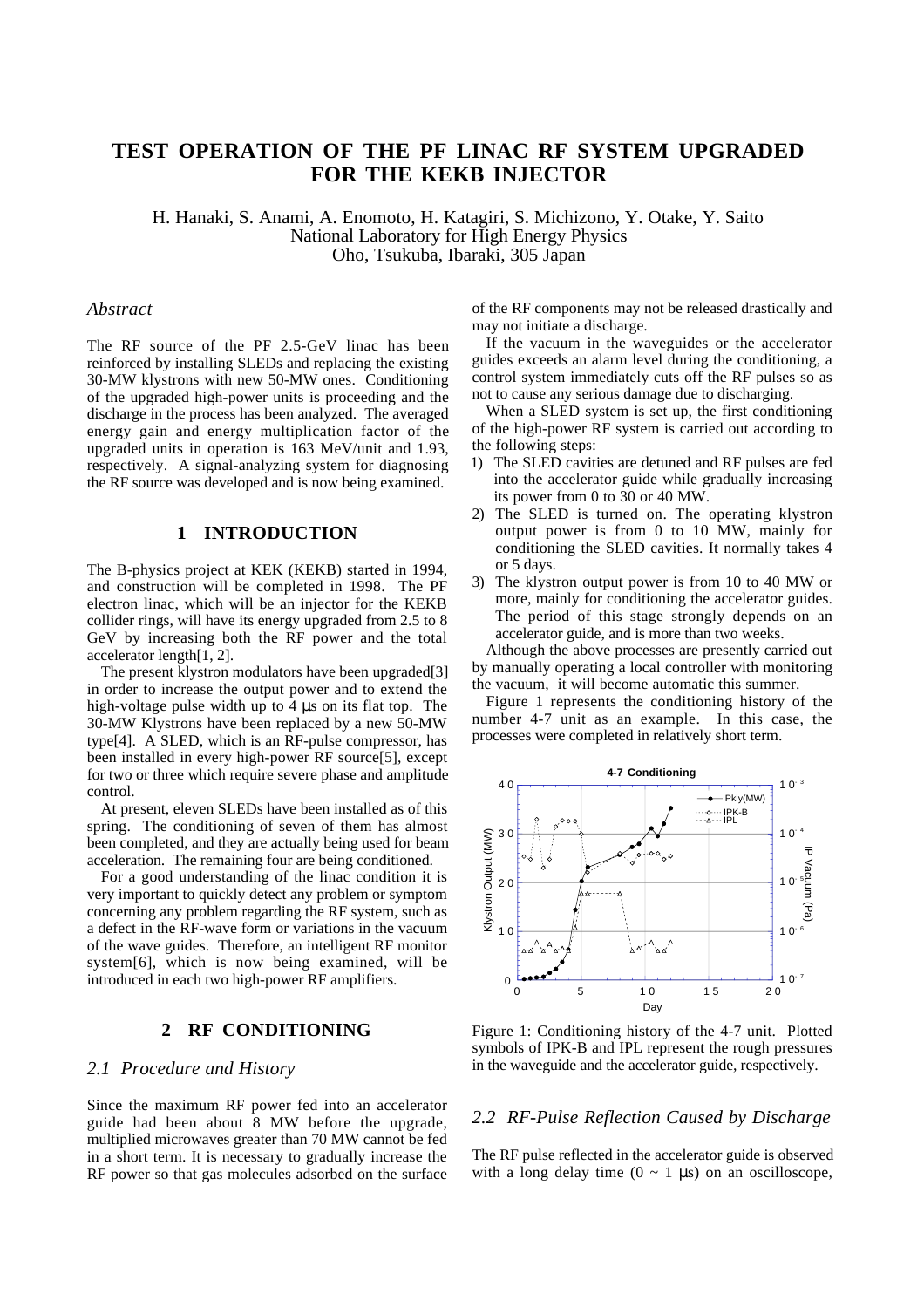since the group velocity of the microwaves in the accelerator guide is very slow, and the filling time of the guide is about 0.5 µs in our case. That is, the delay time can give the discharge position in the accelerator guide.

Here, we focus on a multiplied part (width  $w = 0.6 \sim 1$ ) µs) of a SLED RF pulse, and assume the following for the analysis. Suppose that an RF pulse, which travels in an accelerator guide, causes a discharge because of its high field strength at some position in the guide. Then a part of the travelling RF pulse, filling the accelerator guide from the upper stream to the discharge position, is reflected backward, and the other downstream part of it goes forward.

When a reflected RF pulse with a width of  $t_2$  is observed, the pulse appears with a delay time of  $t_1$ , which is equal to the traveling time of the RF pulse to and from the discharge position (*L*). We can then find the following equations, which give the discharge timing (*T*) of an RF pulse and the normalized position (*L*) in an accelerator guide:

$$
T = w - t_2
$$
  
\n
$$
L = \frac{1}{g} \left[ 1 - \exp\left(\frac{t_1 - T}{2T_f} \ln(1 - g)\right) \right]
$$

where  $T_f$  is the filling time of the accelerator guide and *g* is defined as  $1 - e^{-2\tau}$  (*τ*: attenuation parameter) for a constant -gradient structure. The positions of  $L = 0$  and 1 correspond to the input coupler and the output coupler, respectively.

In reality, the shapes of the reflected pulses were not as ideal as that assumed above, and it was not easy to determine the *T*s and *L*s. However, the analysis was performed according to the equations in order to understand the general characteristic of the discharge. Figure 2 and 3 are examples of the *T* and *L* distributions of the discharges which occurred in the 4-7 accelerator guide.



Figure 2: Discharge-timing distribution of RF pulses for the 4-7 accelerator guide.

Figure 2 explains that the growth of a discharge takes time, which is well-known. Figure 3 shows that discharges around the input or output couplers are remarkable. This result is consistent with the fact that the reflection from both couplers has been clearly observed. Note that the events around the input coupler may contain discharges in the waveguide.



Figure 3: Discharge-position distribution of RF pulses for the 4-7 accelerator guide. The negative positions were caused by errors in reading  $t_1$  or  $t_2$ .

## **3 ACCELERATION TEST**

Beam-acceleration tests were perfomed in order to obtain the energy gain of the acceleration units and the energy multiplication factors of the installed SLED. Figure 4 illustrates the distribution of the obtained values in case that the SLED cavity charging time was 3 µs. It shows that the energy gains are around a specified value of 160 MeV/unit, and the average is 163 MeV/unit (21.6 MeV/m). The multiplication factor is 1.93 on the average, which agrees with the computed value of 1.96. Note that the klystrons outputted different power levels to the SLEDs.



Figure 4: Distribution of the energy gains of the acceleration units with SLED operation and their energy multiplication factors.